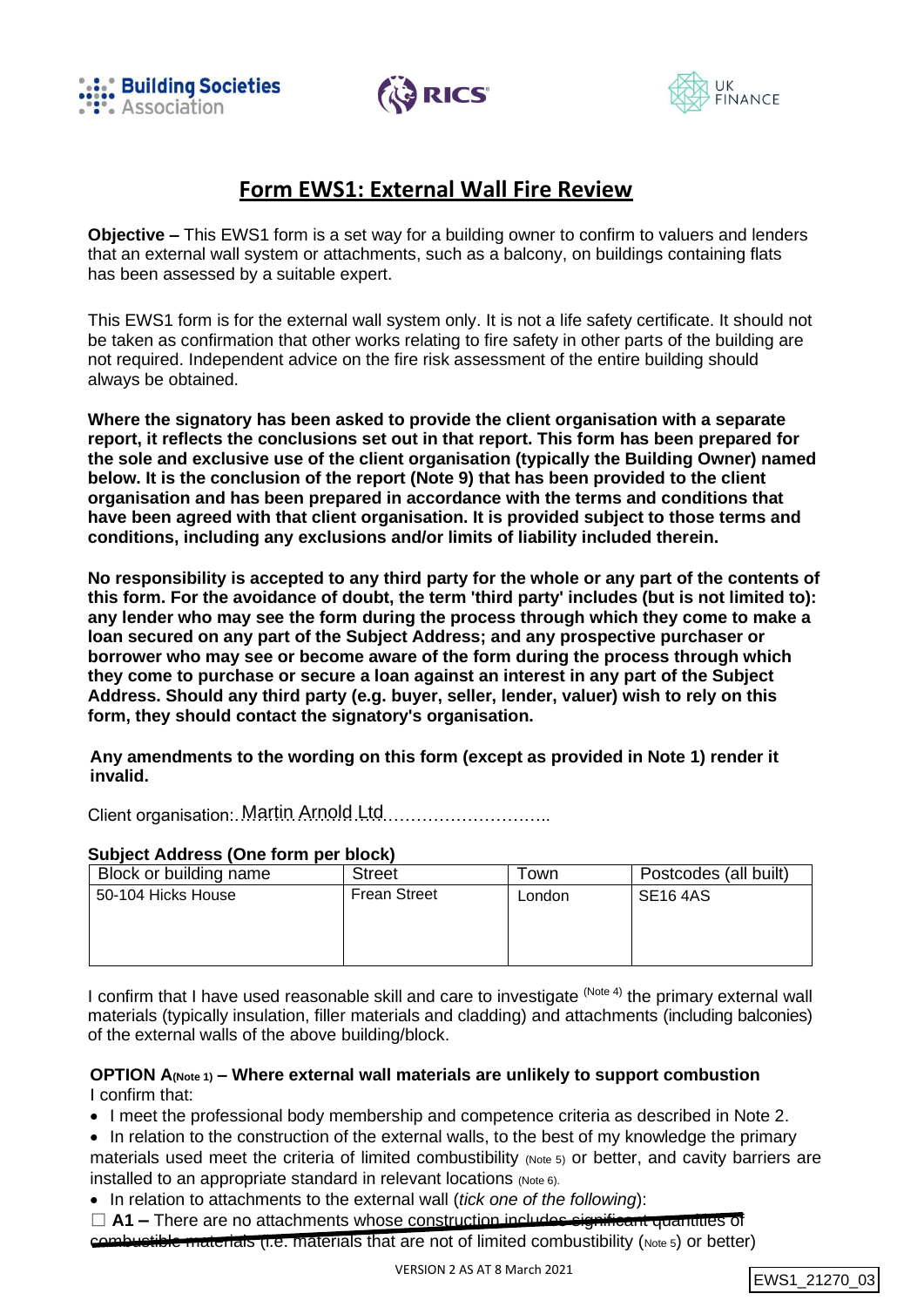





 $\Box$  A2 – There is an appropriate risk assessment of the attachments confirming that no remedial works are required.

 $\Box$  A3 – Where neither of the above two options apply, there may be potential costs of **remedial Works to attachments (Note 7).** 

# OPTION B(Note 1) - Where combustible materials are present in external wall I confirm that:

. I meet the professional body membership and competence criteria as described in Note 3.

. I have used the reasonable skill and care that would be expected of the relevant professional advisor to assess the level of fire risk (Note 8) presented by the external wall construction and attachments (tick one of the following).

⊠ B1 – I have concluded that in my view the fire risk (Notes 7 and 8) is sufficiently low that no remedial works are required.

 $\Box$  B2 - I have concluded that in my view the fire risk (Note 7) is sufficiently high that remodial works are required, and I have identified to the client organisation the remedial and interim measures required (documented separately).

| Name                          | Jon Pagan<br>.                                                             |  |
|-------------------------------|----------------------------------------------------------------------------|--|
|                               |                                                                            |  |
|                               |                                                                            |  |
| Qualification(s)              | MA(CANTAB) CEng MIFireE<br>and the company's company's company's company's |  |
| Organisation                  | International Fire Consultants                                             |  |
| Professional body             | Institution of Fire Engineers                                              |  |
| 00024756<br>Membership number |                                                                            |  |
| Signature                     | fon Ygre                                                                   |  |
| Date                          | 17th December 2021                                                         |  |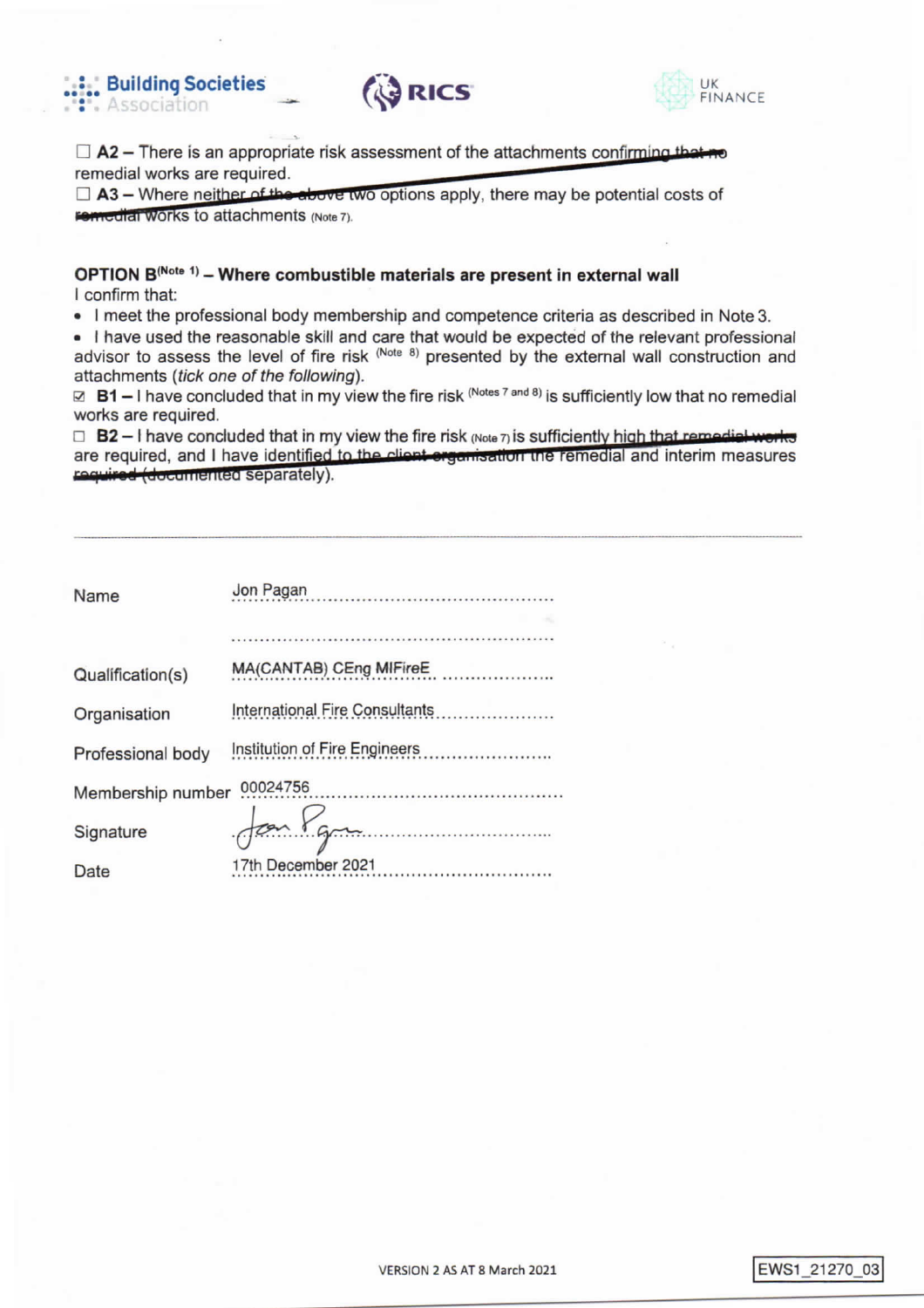





# **NOTES**

**Note 1 –** This form includes two options. Option A is for buildings where the materials used in the external wall would be unlikely to support combustion. Option B is for buildings where Option A does not apply and a more detailed review (and hence higher level of fire expertise) is required. The signatory should use either the Option A approach or the Option B approach and delete/cross out the unused option. Within each option there are sub-options, the user should tick the box of the relevant sub-option.

**Note 2 –** For Option A, the signatory would need the expertise to identify the relevant materials within the external wall and attachments, and whether fire resisting cavity barriers and fire stopping measures have been installed correctly. However, this would not necessarily include the need forexpertise in fire engineering. The signatory should be a fully qualified member of a relevant professional body within the construction industry.

**Note 3 –** For Option B, the signatory would need a higher level of expertise in the assessment of the fire risk presented by external wall materials. For Institution of Fire Engineers (IFE) members, this should be a Chartered or Incorporated Engineer with full membership of the Institution. For non-IFE members, the signatory should be a fully qualified member of a relevant professional body that deals with fire safety in the built environment, with either actual or equivalence to the Chartered or Incorporated Engineer status.

**Note 4 –** The investigation must include evidence of the fire performance of the actual materials installed. For both Options A and B, this would often include either a physical inspection by the signatory to this EWS1 Form, or inspection of photographic or similar information gathered by a 3<sup>rd</sup> party (subject to the signatory having sufficient confidence in that 3<sup>rd</sup> party). It would also include the standards of construction of key fire safety installations, such as cavity barriers. Given the nature of external walls, this would typically involve investigations in a limited number of locations (actual number to be determined by the signatory). Review of design drawings may assist, but on their own would not be sufficient. If the wall construction includes multiple wall types, the investigation should include each type.

**Note 5 –** The term 'limited combustibility' is as defined in BS 9991:2015.

**Note 6 –** Cavity barrier fire performance and locations to be based on relevant fire safety design guidance documentation, such as BS 9991, or relevant statutory guidance.

**Note 7 –** In this situation the signatory should notify the client organisation that the fire risk assessment of the building will need to be reviewed to consider the findings of the external wall survey.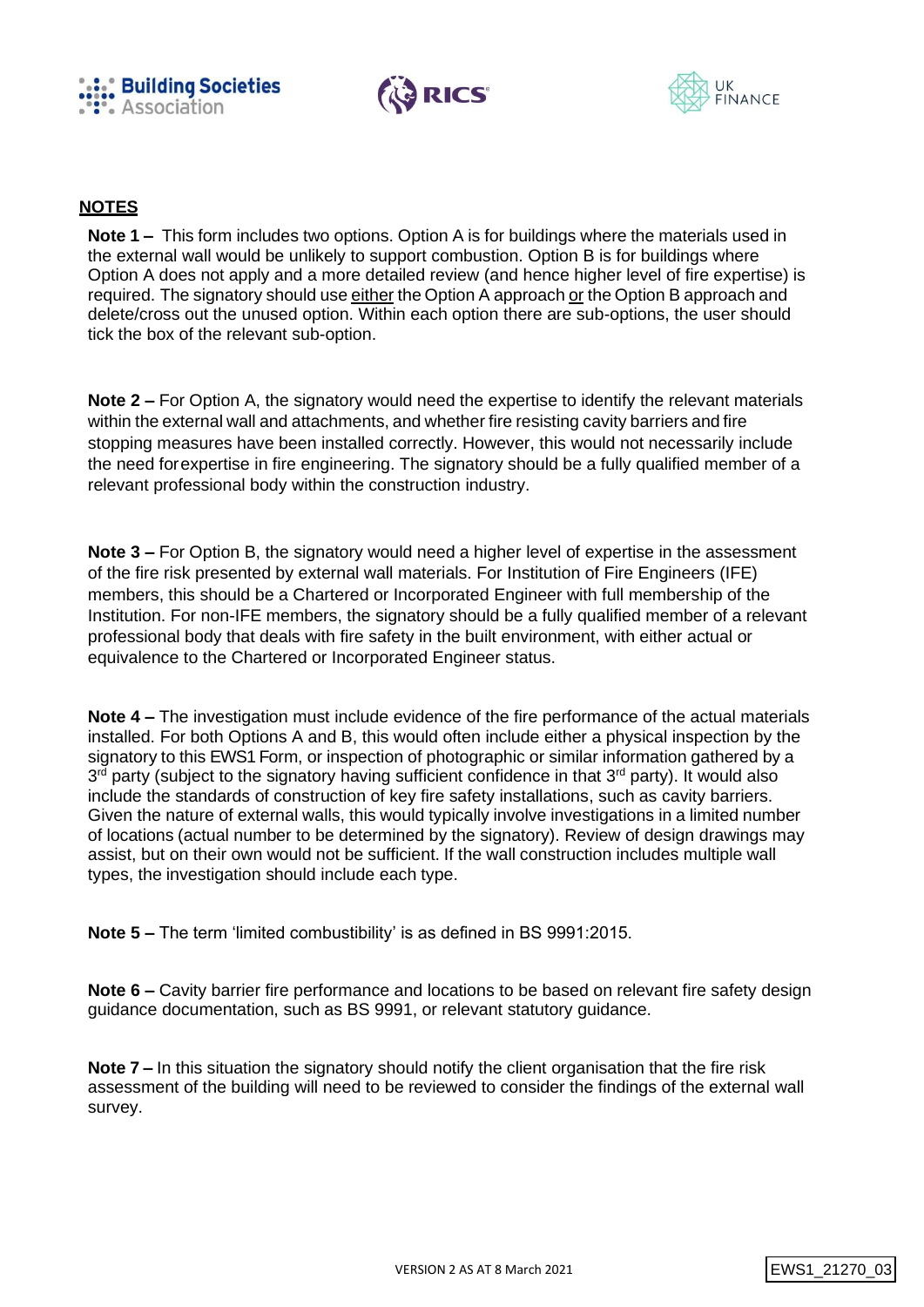





**Note 8 –** The assessment of fire risk as described above includes that insofar as is necessary to ensure a reasonable standard of health and safety of those in and around the building, all external wall constructions, and any external attachments (e.g. balconies) of the building:

- Resist spread of fire and smoke, so far as is reasonably necessary to inhibit the spread of fire within the building; and
- Are constructed so that the unseen spread of fire and smoke within concealed spaces is inhibited; and
- Adequately resist the spread of fire over the walls, having regard to the height, use and position of the building.

The assessment takes account of regulations and published design guidance as were current at the time of construction, as well as those which are current at the time of this assessment. It cannot be guaranteed that it would address guidance and regulations which may be introduced in the future.

**Note 9 –** The signatory may wish to provide their client organisation with a separate report on their investigation to support their statements in this EWS1 Form. That separate report would not normally need to be supplied to the valuer along with this EWS1 Form (unless there are specific issues which may require it).

**Note 10 –** This EWS1 Form will need to be reassessed if any significant changes occur to the external wall or attachments of the building, and is valid for up to 5 years from the date at which it is signed.